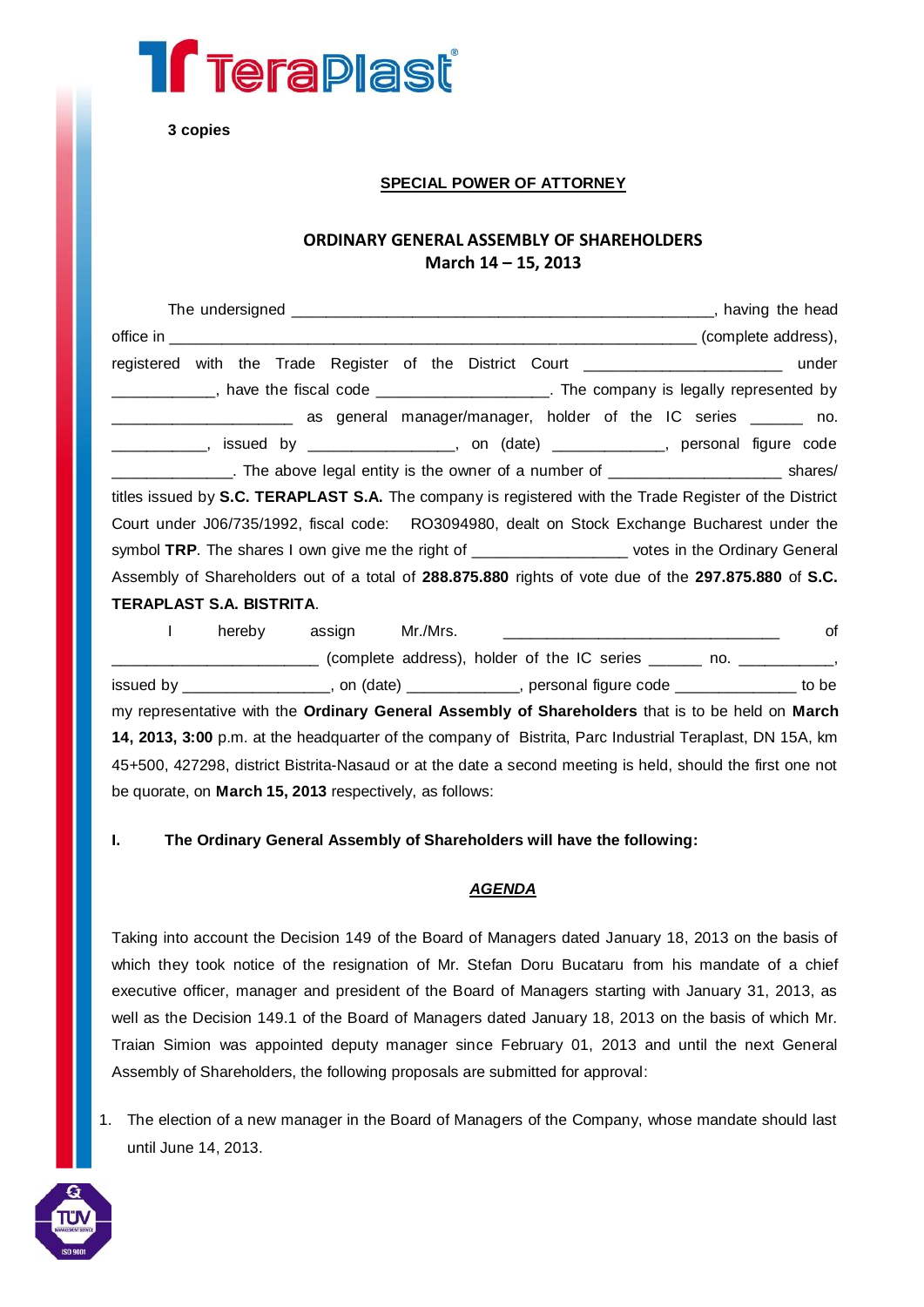| <b>PROPOSAL</b>      | Affirmative | <b>Negative</b> | <b>Abstention</b> |
|----------------------|-------------|-----------------|-------------------|
| <b>TRAIAN SIMION</b> |             |                 |                   |

2. To set the date of registration that shall serve to identify shareholders that are affected by the decision taken by the Ordinary General Meeting of Shareholders. The Board of Managers suggests April 01, 2013.

| <b>Affirmative</b> | <b>Negative</b> | <b>Abstention</b> |
|--------------------|-----------------|-------------------|
|                    |                 |                   |

3. To mandate the chairman of the Board of Managers to sign the Decision of the Ordinary General Meeting of Shareholders as well as the actualized Memorandum of the company on behalf of all shareholders present at the meeting.

| <b>Affirmative</b> | <b>Negative</b> | <b>Abstention</b> |
|--------------------|-----------------|-------------------|
|                    |                 |                   |

4. To mandate Mrs. Ioana-Teodora Boldor, legal advisor of the company, holder of the IC series X.B. no. 205759, issued by the Police of Bistrita on January 19, 2007, to carry out all formalities concerning the registration of the Decision of the Extraordinary General Meeting of Shareholders and the actualized Memorandum of the company with the Trade Register of the District Court Bistrita-Nasaud and the publication of the decision in the Official Gazette of Romania, part IV.

| <b>Affirmative</b> | <b>Negative</b> | <b>Abstention</b> |
|--------------------|-----------------|-------------------|
|                    |                 |                   |

### **Notice: Please, mark the box of your vote with an "X". Leave the other boxes blank.**

I hereby assign my assignee with full authority to vote on issues that have not been identified and entered on the agenda until now in compliance with valid legal provisions.

This special power of attorney contains information in compliance to Act 297/2004 concerning the finance market, the C.N.V.M. Rules no. 1/2006 in the version of C.N.V.M. Rules no. 31/2006, as well as C.N.V.M Rules no. 6/2009. This power of attorney is signed and stamped by the authorizing shareholder. The authorizing shareholder shall fill in all boxes of the special power of attorney.

**The special power of attorney is issued in 3 original copies**: one copy stays with the authorizing assignee, one is given to the mandatary and one copy stays with the head office of **S.C.TERAPLAST S.A.**  until **March 12, 2013, 3:00 p.m.**